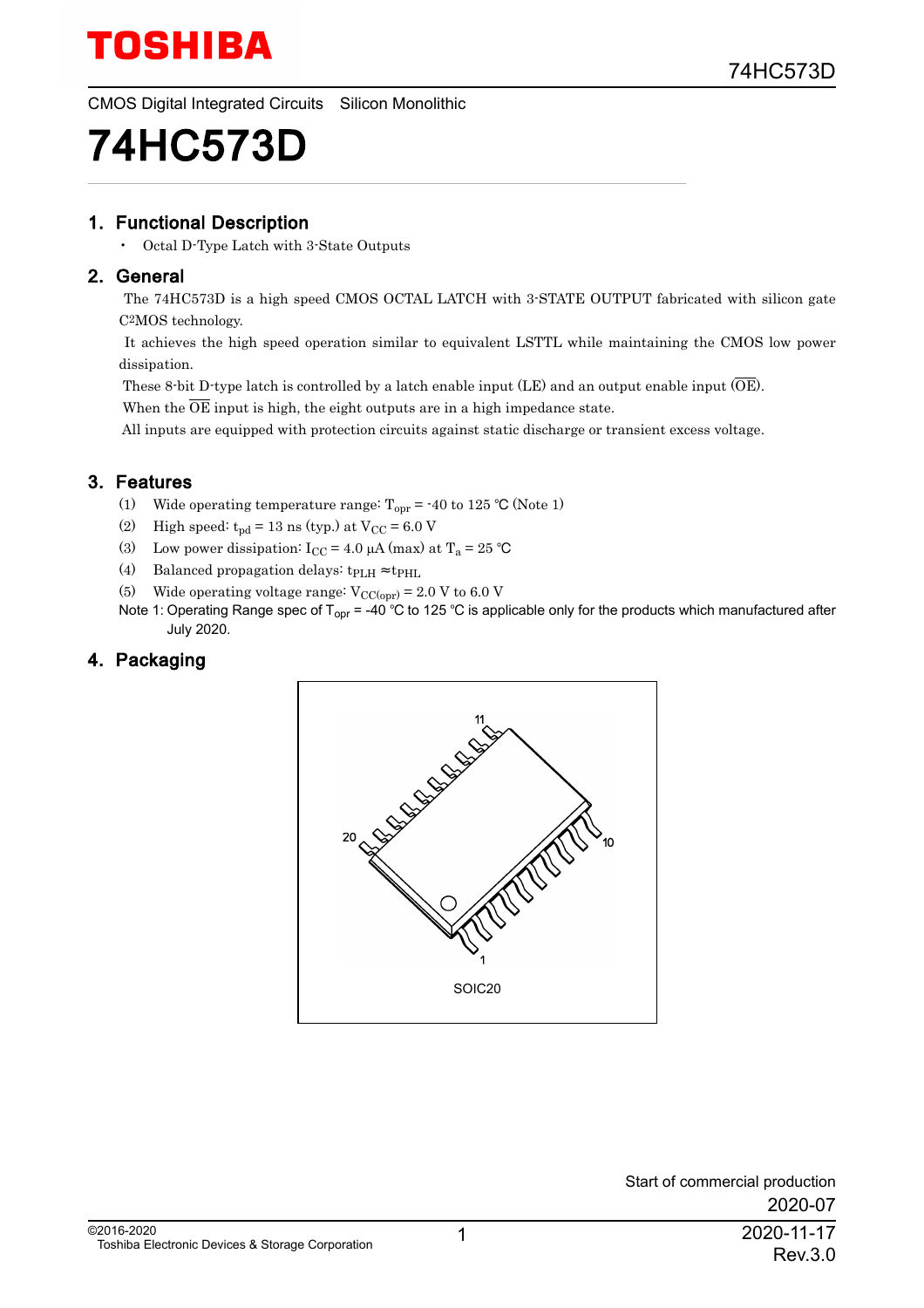#### 5. Pin Assignment



#### 6. Marking



#### 7. IEC Logic Symbol

| (1)<br>OE<br>(11)<br>LE     | EN<br>C <sub>1</sub> |        |                               |
|-----------------------------|----------------------|--------|-------------------------------|
| 2<br>D0<br>(3)<br>D1<br>(4) | 1D                   | Δ<br>D | (19<br>Q0<br>(18<br>Q1<br>(17 |
| D2<br>(5)<br>D3<br>(6)      |                      |        | Q2<br>(16)<br>Q3<br>(15)      |
| D4<br>D <sub>5</sub><br>(8) |                      |        | Q4<br>(14<br>Q5<br>(13)       |
| D6<br>(9)                   |                      |        | Q6<br>(12                     |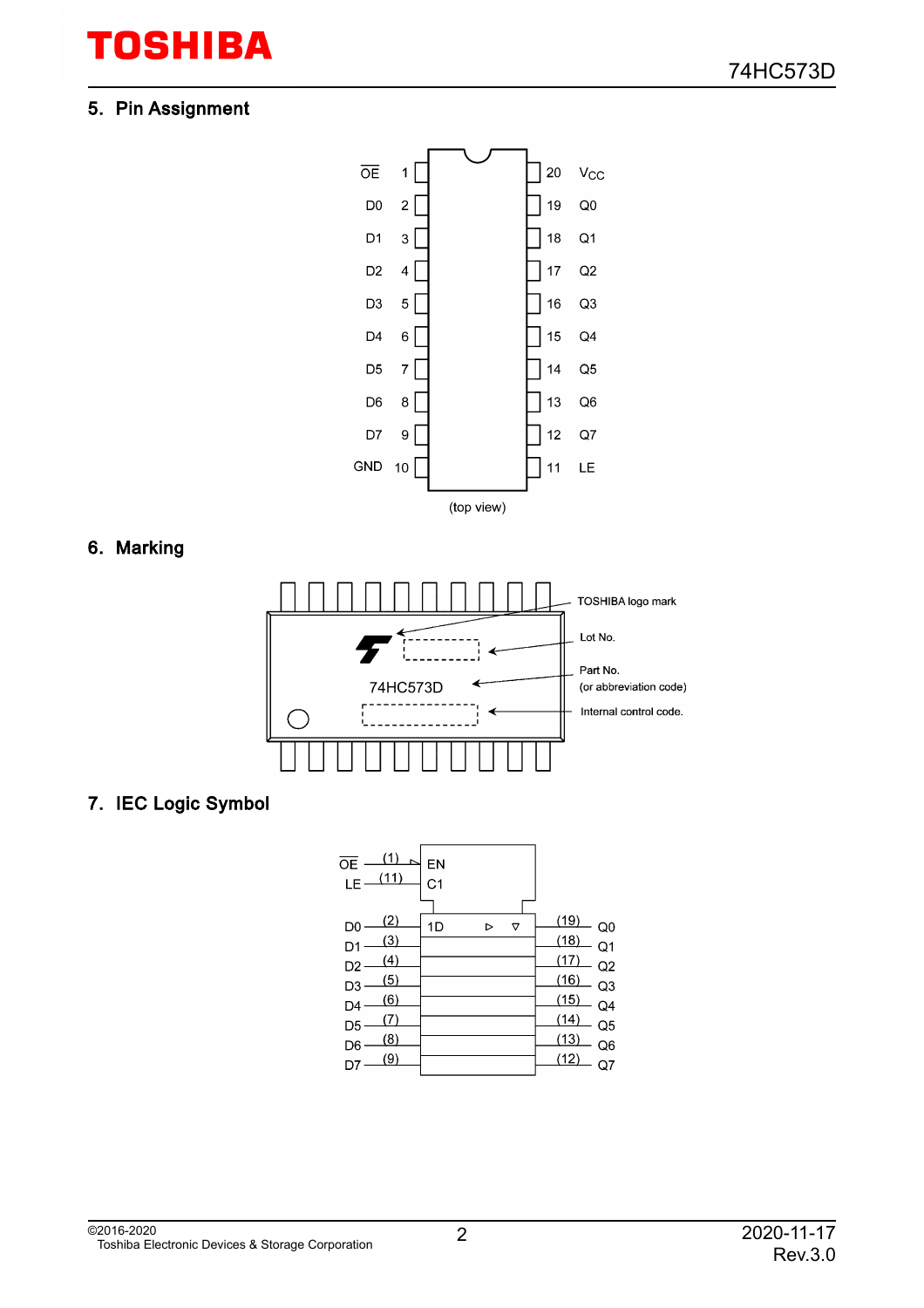#### 8. Truth Table

| <b>INPUT</b><br><b>OE</b> | <b>INPUT</b><br>LE. | <b>INPUT</b> | <b>OUTPUT</b> |
|---------------------------|---------------------|--------------|---------------|
|                           |                     |              |               |
|                           |                     |              | Qn            |
|                           |                     |              |               |
|                           |                     |              |               |

X: Don't Care<br>Z: High Imped

High Impedance

Qn: Q outputs are latched at the time when the LE input is taken to low logic level.

#### 9. System Diagram

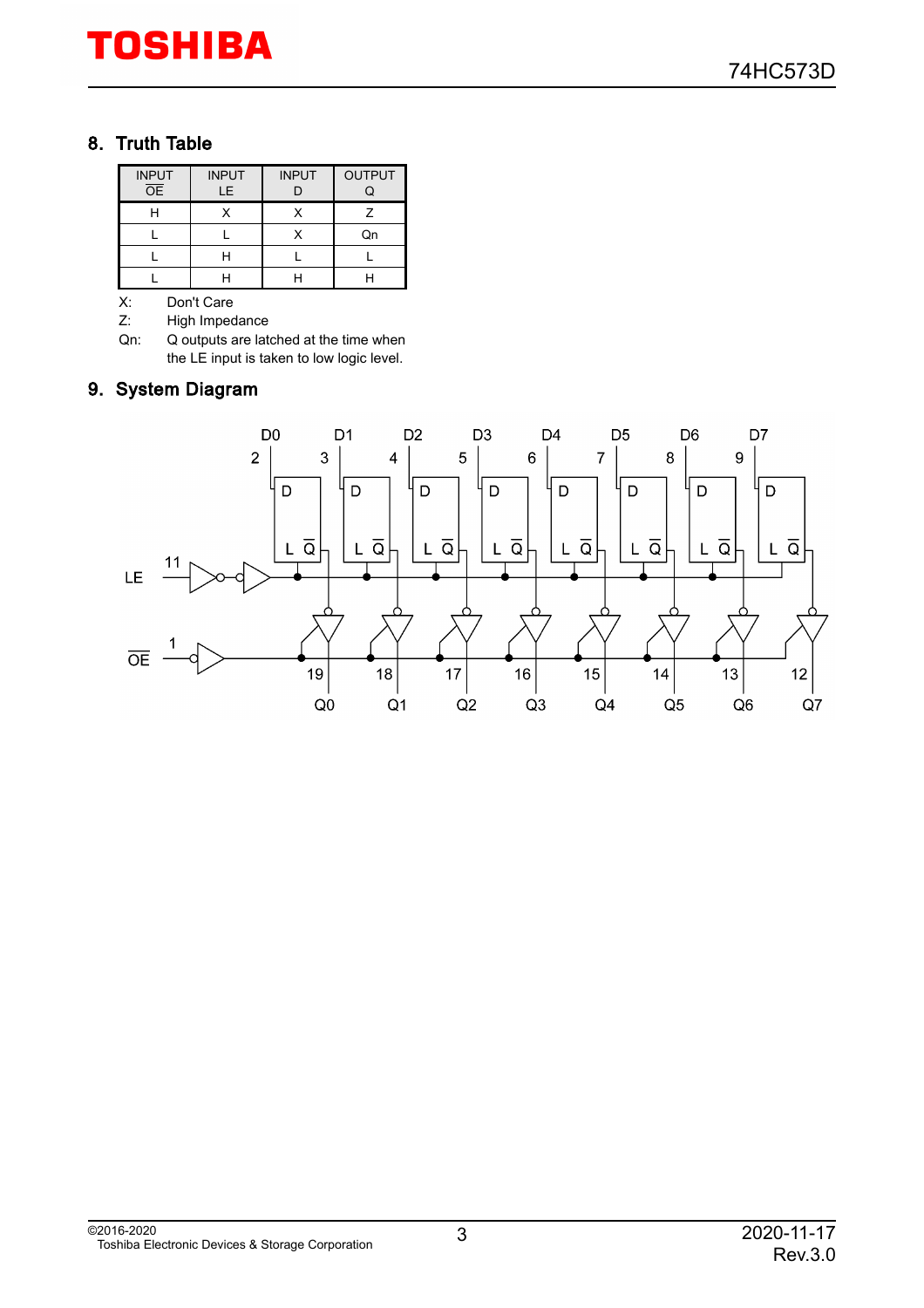#### 10. Absolute Maximum Ratings (Note)

| Characteristics                 | Symbol           | <b>Note</b> | Rating                 | Unit |
|---------------------------------|------------------|-------------|------------------------|------|
| Supply voltage                  | $V_{\rm CC}$     |             | $-0.5$ to $7.0$        | V    |
| Input voltage                   | $V_{IN}$         |             | -0.5 to $V_{CC}$ + 0.5 | v    |
| Output voltage                  | $V_{OUT}$        |             | -0.5 to $V_{CC}$ + 0.5 | v    |
| Input diode current             | lικ              |             | ±20                    | mA   |
| Output diode current            | $I_{OK}$         |             | ±20                    | mA   |
| Output current                  | $I_{\text{OUT}}$ |             | ±35                    | mA   |
| V <sub>CC</sub> /ground current | $_{\rm lcc}$     |             | ±75                    | mA   |
| Power dissipation               | $P_D$            | (Note 1)    | 500                    | mW   |
| Storage temperature             | $T_{\text{stg}}$ |             | $-65$ to $150$         | °C   |

Note: Exceeding any of the absolute maximum ratings, even briefly, lead to deterioration in IC performance or even destruction.

Using continuously under heavy loads (e.g. the application of high temperature/current/voltage and the significant change in temperature, etc.) may cause this product to decrease in the reliability significantly even if the operating conditions (i.e. operating temperature/current/voltage, etc.) are within the absolute maximum ratings and the operating ranges.

Please design the appropriate reliability upon reviewing the Toshiba Semiconductor Reliability Handbook ("Handling Precautions"/"Derating Concept and Methods") and individual reliability data (i.e. reliability test report and estimated failure rate, etc).

Note 1:  $\mathsf{P}_{\mathsf{D}}$  derates linearly with -8 mW/°C above 85 °C

#### 11. Operating Ranges (Note)

| Characteristics           | Symbol                       | <b>Note</b> | <b>Test Condition</b> | Rating                | Unit |
|---------------------------|------------------------------|-------------|-----------------------|-----------------------|------|
| Supply voltage            | $V_{\rm CC}$                 |             |                       | $2.0 \text{ to } 6.0$ | v    |
| Input voltage             | $V_{IN}$                     |             |                       | 0 to $V_{CC}$         | ٧    |
| Output voltage            | <b>VOUT</b>                  |             |                       | 0 to $V_{CC}$         | v    |
| Operating temperature     | ${\mathsf T}_{\mathsf{opr}}$ | (Note 1)    |                       | -40 to 125            | °C   |
| Input rise and fall times | $t_r, t_f$                   |             | $V_{\rm CC}$ = 2.0 V  | 0 to 1000             | ns   |
|                           |                              |             | $V_{CC}$ = 4.5 V      | 0 to 500              |      |
|                           |                              |             | $V_{CC}$ = 6.0 V      | 0 to 400              |      |
|                           |                              | (Note 1)    |                       | 0 to 50               | μS   |

Note: The operating ranges must be maintained to ensure the normal operation of the device. Unused inputs must be tied to either  $V_{CC}$  or GND.

Note 1: Operating Range spec of T<sub>opr</sub> = -40 °C to 125 °C is applicable only for the products which manufactured after July 2020.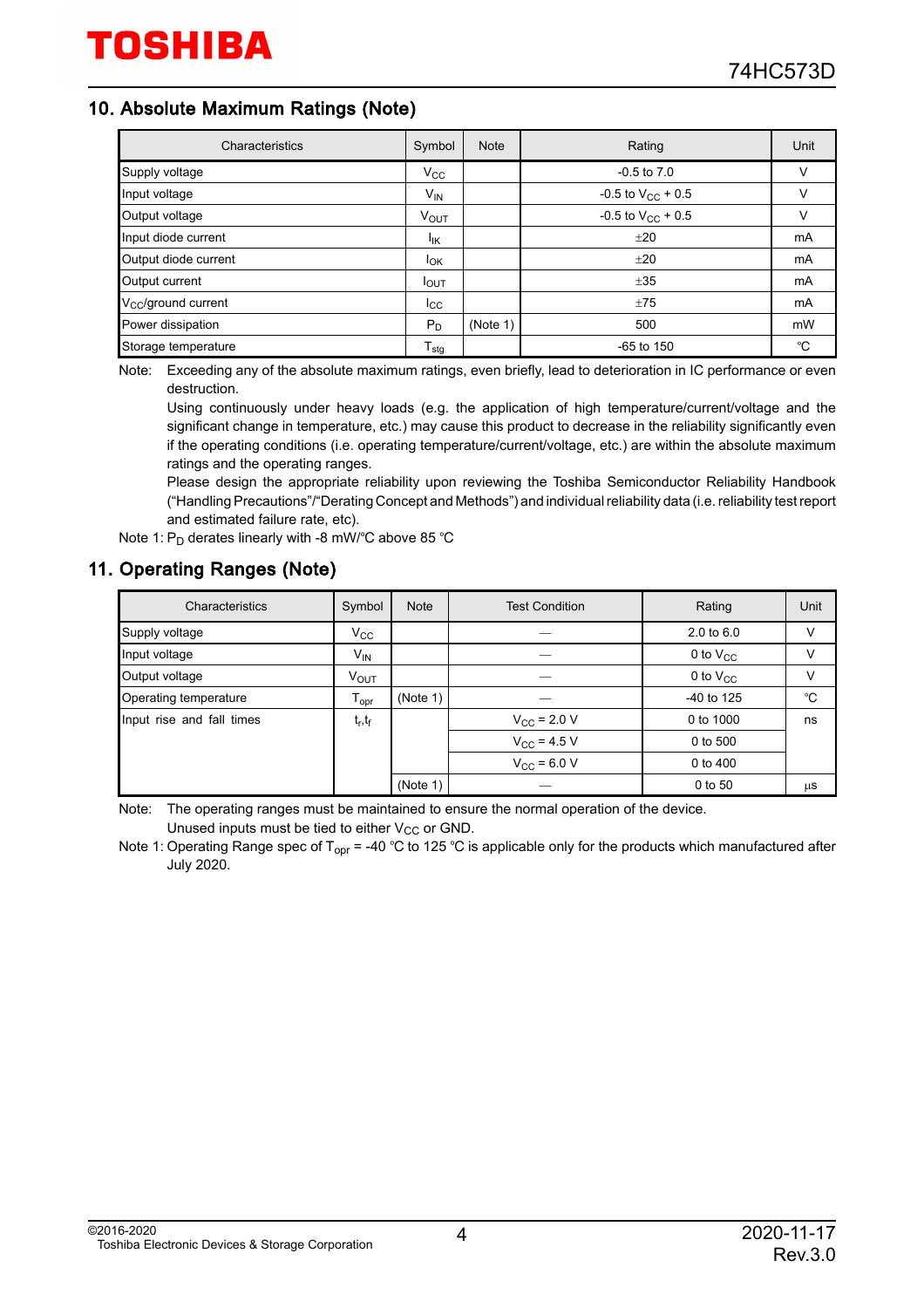#### 12. Electrical Characteristics

#### 12.1. DC Characteristics (Unless otherwise specified,  $T_a = 25 \degree C$ )

| Characteristics                             | Symbol          | <b>Test Condition</b>                                                      |                        | $V_{CC} (V)$ | Min                      | Typ.                     | Max  | Unit   |
|---------------------------------------------|-----------------|----------------------------------------------------------------------------|------------------------|--------------|--------------------------|--------------------------|------|--------|
| High-level input voltage                    | $V_{\text{IH}}$ |                                                                            |                        | 2.0          | 1.50                     |                          |      | V      |
|                                             |                 |                                                                            |                        | 4.5          | 3.15                     |                          |      | V      |
|                                             |                 |                                                                            |                        | 6.0          | 4.20                     | $\overline{\phantom{0}}$ |      | V      |
| Low-level input voltage                     | $V_{IL}$        |                                                                            |                        | 2.0          |                          | $\overline{\phantom{0}}$ | 0.50 | V      |
|                                             |                 |                                                                            |                        | 4.5          |                          | $\overline{\phantom{0}}$ | 1.35 | V      |
|                                             |                 |                                                                            |                        | 6.0          |                          | $\overline{\phantom{0}}$ | 1.80 | V      |
| High-level output voltage                   | $V_{OH}$        | $V_{IN}$ = $V_{IH}$ or $V_{IL}$                                            | $I_{OH}$ = -20 $\mu$ A | 2.0          | 1.9                      | 2.0                      |      | V      |
|                                             |                 |                                                                            |                        | 4.5          | 4.4                      | 4.5                      |      |        |
|                                             |                 |                                                                            |                        | 6.0          | 5.9                      | 6.0                      |      |        |
|                                             |                 |                                                                            | $I_{OH}$ = -6 mA       | 4.5          | 4.18                     | 4.31                     |      |        |
|                                             |                 |                                                                            | $I_{OH}$ = -7.8 mA     | 6.0          | 5.68                     | 5.80                     |      |        |
| Low-level output voltage                    | $V_{OL}$        | $V_{IN}$ = $V_{IH}$ or $V_{IL}$                                            | $I_{OL}$ = 20 $\mu$ A  | 2.0          |                          | 0.0                      | 0.1  | $\vee$ |
|                                             |                 |                                                                            |                        | 4.5          |                          | 0.0                      | 0.1  |        |
|                                             |                 |                                                                            |                        | 6.0          |                          | 0.0                      | 0.1  |        |
|                                             |                 |                                                                            | $I_{OL} = 6 mA$        | 4.5          | $\overline{\phantom{0}}$ | 0.17                     | 0.26 |        |
|                                             |                 |                                                                            | $I_{OL}$ = 7.8 mA      | 6.0          |                          | 0.18                     | 0.26 | V      |
| 3-state output OFF-state<br>leakage current | $I_{OZ}$        | $V_{IN}$ = $V_{IH}$ or $V_{IL}$<br>$V_{\text{OUT}} = V_{\text{CC}}$ or GND |                        | 6.0          |                          |                          | ±0.5 | μA     |
| Input leakage current                       | ΙıΝ             | $V_{IN} = V_{CC}$ or GND                                                   |                        | 6.0          |                          | $\overline{\phantom{0}}$ | ±0.1 | μA     |
| Quiescent supply current                    | $_{\rm lcc}$    | $V_{IN}$ = $V_{CC}$ or GND<br>$IO = 0 A$                                   |                        | 6.0          |                          |                          | 4.0  | μA     |

#### 12.2. DC Characteristics (Unless otherwise specified,  $T_a = -40$  to 85 °C)

| Characteristics                             | Symbol          | <b>Test Condition</b>                                                    |                        | $V_{CC} (V)$ | Min                      | Max  | Unit   |
|---------------------------------------------|-----------------|--------------------------------------------------------------------------|------------------------|--------------|--------------------------|------|--------|
| High-level input voltage                    | $V_{\text{IH}}$ |                                                                          |                        | 2.0          | 1.50                     |      | $\vee$ |
|                                             |                 |                                                                          |                        | 4.5          | 3.15                     |      |        |
|                                             |                 |                                                                          |                        | 6.0          | 4.20                     |      | V      |
| Low-level input voltage                     | $V_{IL}$        |                                                                          |                        | 2.0          |                          | 0.50 | $\vee$ |
|                                             |                 |                                                                          |                        | 4.5          | $\overline{\phantom{0}}$ | 1.35 |        |
|                                             |                 |                                                                          |                        | 6.0          | $\overline{\phantom{0}}$ | 1.80 | $\vee$ |
| High-level output voltage                   | $V_{OH}$        | $V_{IN}$ = $V_{IH}$ or $V_{IL}$                                          | $I_{OH}$ = -20 $\mu$ A | 2.0          | 1.9                      |      | $\vee$ |
|                                             |                 |                                                                          |                        | 4.5          | 4.4                      |      |        |
|                                             |                 |                                                                          |                        | 6.0          | 5.9                      |      |        |
|                                             |                 |                                                                          | $I_{OH}$ = -6 mA       | 4.5          | 4.13                     |      |        |
|                                             |                 |                                                                          | $I_{OH}$ = -7.8 mA     | 6.0          | 5.63                     |      |        |
| Low-level output voltage                    | $V_{OL}$        | $V_{IN}$ = $V_{IH}$ or $V_{IL}$                                          | $I_{OL}$ = 20 $\mu$ A  | 2.0          | $\overline{\phantom{0}}$ | 0.1  | $\vee$ |
|                                             |                 |                                                                          |                        | 4.5          | $\overline{\phantom{0}}$ | 0.1  |        |
|                                             |                 |                                                                          |                        | 6.0          | $\overline{\phantom{0}}$ | 0.1  |        |
|                                             |                 |                                                                          | $I_{OL} = 6 mA$        | 4.5          | $\overline{\phantom{0}}$ | 0.33 |        |
|                                             |                 |                                                                          | $I_{OL}$ = 7.8 mA      | 6.0          | $\overline{\phantom{0}}$ | 0.33 | V      |
| 3-state output OFF-state leakage<br>current | $I_{OZ}$        | $V_{IN} = V_{IH}$ or $V_{IL}$<br>$V_{\text{OUT}} = V_{\text{CC}}$ or GND |                        | 6.0          | —                        | ±5.0 | μA     |
| Input leakage current                       | I <sub>IN</sub> | $V_{IN}$ = $V_{CC}$ or GND                                               |                        | 6.0          |                          | ±1.0 | μA     |
| Quiescent supply current                    | $_{\rm lcc}$    | $V_{IN}$ = $V_{CC}$ or GND<br>$IO = 0 A$                                 |                        | 6.0          | $\overline{\phantom{0}}$ | 40.0 | μA     |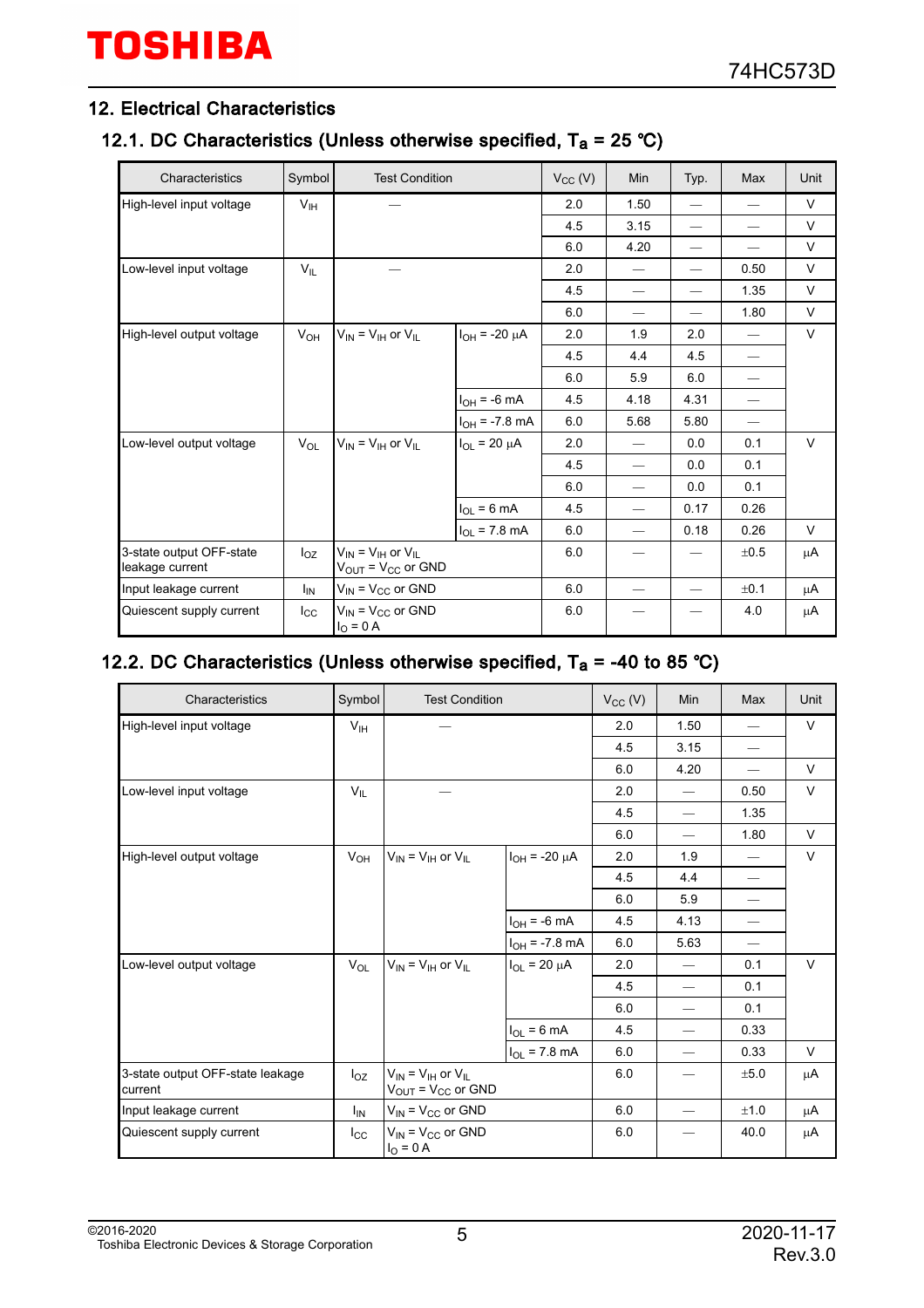#### 12.3. DC Characteristics (Note) (Unless otherwise specified,  $T_a$  = -40 to 125 °C)

| Characteristics                             | Symbol          | <b>Test Condition</b>                                      |                        | $V_{CC} (V)$ | Min                            | Max  | Unit   |
|---------------------------------------------|-----------------|------------------------------------------------------------|------------------------|--------------|--------------------------------|------|--------|
| High-level input voltage                    | V <sub>IH</sub> |                                                            |                        | 2.0          | 1.50                           |      | V      |
|                                             |                 |                                                            |                        | 4.5          | 3.15                           |      |        |
|                                             |                 |                                                            |                        | 6.0          | 4.20                           |      |        |
| Low-level input voltage                     | $V_{IL}$        |                                                            |                        | 2.0          | $\overline{\phantom{0}}$       | 0.50 | V      |
|                                             |                 |                                                            |                        | 4.5          | $\overline{\phantom{0}}$       | 1.35 |        |
|                                             |                 |                                                            |                        | 6.0          |                                | 1.80 | V      |
| High-level output voltage                   | $V_{OH}$        | $V_{IN} = V_{IH}$ or $V_{IL}$                              | $I_{OH}$ = -20 $\mu$ A | 2.0          | 1.9                            |      | $\vee$ |
|                                             |                 |                                                            |                        | 4.5          | 4.4                            |      |        |
|                                             |                 |                                                            |                        | 6.0          | 5.9                            |      |        |
|                                             |                 |                                                            | $I_{OH}$ = -6 mA       | 4.5          | 3.7                            |      |        |
|                                             |                 |                                                            | $I_{OH}$ = -7.8 mA     | 6.0          | 5.2                            |      |        |
| Low-level output voltage                    | $V_{OL}$        | $V_{IN}$ = $V_{IH}$ or $V_{IL}$                            | $I_{OL}$ = 20 $\mu$ A  | 2.0          | $\overline{\phantom{0}}$       | 0.1  | $\vee$ |
|                                             |                 |                                                            |                        | 4.5          | $\overbrace{\phantom{aaaaa}}$  | 0.1  |        |
|                                             |                 |                                                            |                        | 6.0          | $\overline{\phantom{0}}$       | 0.1  |        |
|                                             |                 |                                                            | $I_{OL} = 6 mA$        | 4.5          | $\overline{\phantom{0}}$       | 0.4  |        |
|                                             |                 |                                                            | $I_{OL}$ = 7.8 mA      | 6.0          | $\qquad \qquad \longleftarrow$ | 0.4  | V      |
| 3-state output OFF-state leakage<br>current | $I_{OZ}$        | $V_{IN} = V_{IH}$ or $V_{IL}$<br>$V_{OUT} = V_{CC}$ or GND |                        | 6.0          |                                | ±5.0 | μA     |
| Input leakage current                       | $I_{IN}$        | $V_{IN}$ = $V_{CC}$ or GND                                 |                        | 6.0          | $\overline{\phantom{0}}$       | ±1.0 | μA     |
| Quiescent supply current                    | $I_{\rm CC}$    | $V_{IN} = V_{CC}$ or GND<br>$IO = 0A$                      |                        | 6.0          |                                | 80.0 | μA     |

Note: Operating Range spec of T<sub>opr</sub> = -40 °C to 125 °C is applicable only for the products which manufactured after July 2020.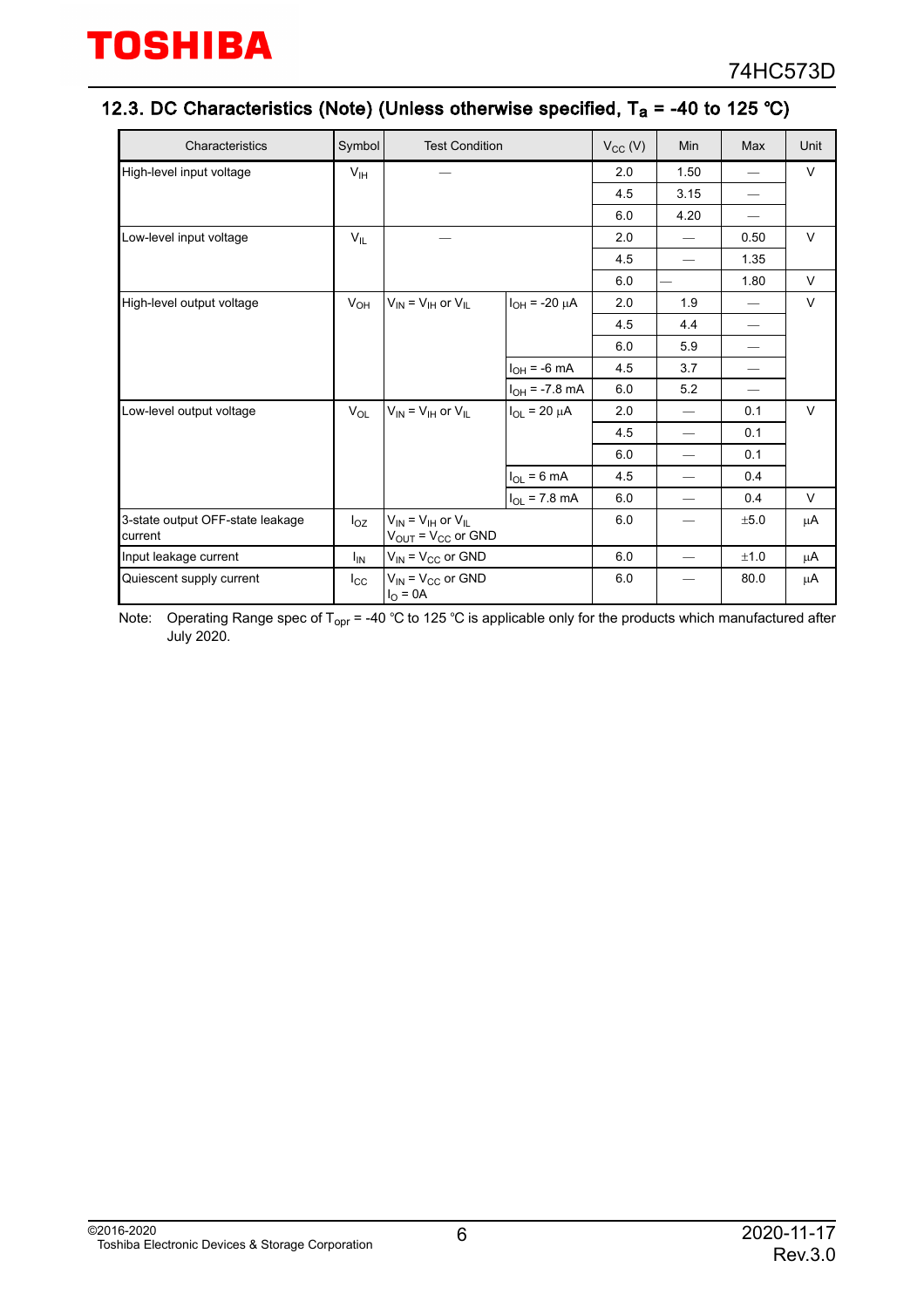#### 12.4. Timing Requirements (Unless otherwise specified,  $T_a = 25$  °C, Input:  $t_r = t_f = 6$ ns)

| Characteristics     | Symbol                    | <b>Test Condition</b> | $V_{CC} (V)$ | Limit | Unit |
|---------------------|---------------------------|-----------------------|--------------|-------|------|
| Minimum pulse width | $t_{w(H)}$                |                       | 2.0          | 75    | ns   |
| (LE)                |                           |                       | 45           | 15    |      |
|                     |                           |                       | 6.0          | 13    |      |
| Minimum setup time  | $\mathfrak{t}_\mathsf{s}$ |                       | 2.0          | 50    | ns   |
|                     |                           |                       | 4.5          | 10    |      |
|                     |                           |                       | 6.0          | 9     |      |
| Minimum hold time   | $t_h$                     |                       | 2.0          | 5     | ns   |
|                     |                           |                       | 45           | 5     |      |
|                     |                           |                       | 6.0          | 5     |      |

#### 12.5. Timing Requirements (Unless otherwise specified, T<sub>a</sub> = -40 to 85 °C, Input: t<sub>r</sub> = t<sub>f</sub> = 6 ns)

| Characteristics     | Symbol      | <b>Test Condition</b> | $V_{CC} (V)$ | Limit | Unit |
|---------------------|-------------|-----------------------|--------------|-------|------|
| Minimum pulse width | $t_{w(H)}$  |                       | 2.0          | 95    | ns   |
| (LE)                |             |                       | 45           | 19    |      |
|                     |             |                       | 6.0          | 16    |      |
| Minimum setup time  | $t_{\rm s}$ |                       | 2.0          | 65    | ns   |
|                     |             |                       | 4.5          | 13    |      |
|                     |             |                       | 6.0          | 11    |      |
| Minimum hold time   | $t_{h}$     |                       | 2.0          | 5     | ns   |
|                     |             |                       | 4.5          | 5     |      |
|                     |             |                       | 6.0          | 5     |      |

#### 12.6. Timing Requirements (Note) (Unless otherwise specified, T<sub>a</sub> = -40 to 125 °C, Input: t<sub>r</sub> = t<sub>f</sub> = 6 ns)

| Characteristics     | Symbol      | <b>Test Condition</b> | $V_{CC} (V)$ | Limit | Unit |
|---------------------|-------------|-----------------------|--------------|-------|------|
| Minimum pulse width | $t_{w(H)}$  |                       | 2.0          | 108   | ns   |
| (LE)                |             |                       | 4.5          | 22    |      |
|                     |             |                       | 6.0          | 18    |      |
| Minimum setup time  | $t_{\rm s}$ |                       | 2.0          | 75    | ns   |
|                     |             |                       | 4.5          | 15    |      |
|                     |             |                       | 6.0          | 12    |      |
| Minimum hold time   | $t_{h}$     |                       | 2.0          | 5     | ns   |
|                     |             |                       | 4.5          | 5     |      |
|                     |             |                       | 6.0          | 5     |      |

Note : Operating Range spec of T<sub>opr</sub> = -40 °C to 125 °C is applicable only for the products which manufactured after July 2020.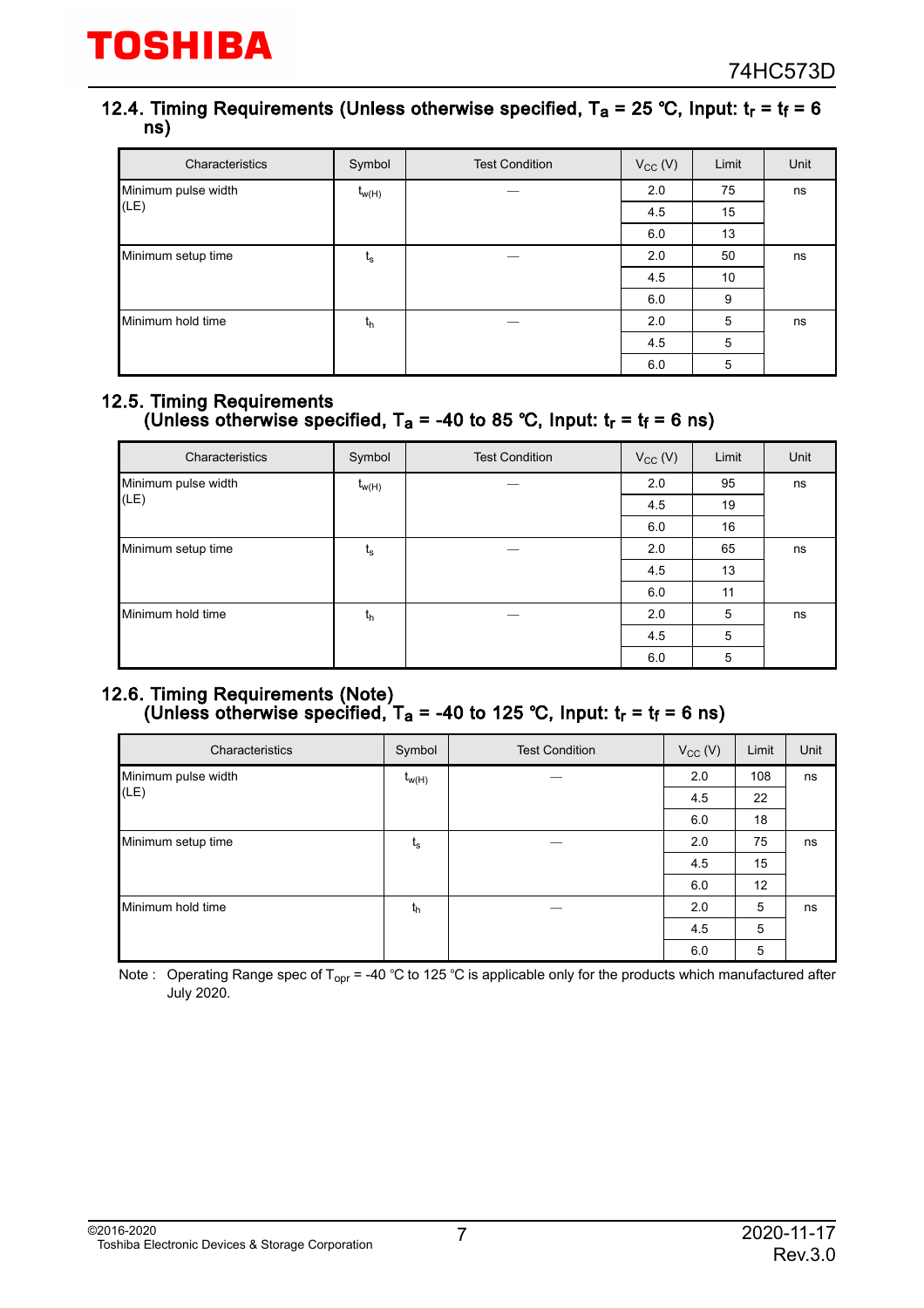#### 12.7. AC Characteristics (Unless otherwise specified,  $T_a = 25$  °C, Input:  $t_r = t_f = 6$  ns)

| Characteristics               | Symbol                              | <b>Note</b> | <b>Test Condition</b>    | $V_{CC}$ (V) | $C_L$ (pF) | Min                      | Typ.    | Max                      | Unit |
|-------------------------------|-------------------------------------|-------------|--------------------------|--------------|------------|--------------------------|---------|--------------------------|------|
| Output transition time        | $t_{\text{TLH}}$ , $t_{\text{THL}}$ |             |                          | 2.0          | 50         | $\overline{\phantom{0}}$ | 20      | 60                       | ns   |
|                               |                                     |             |                          | 4.5          |            | $\overline{\phantom{0}}$ | $\,6\,$ | 12                       |      |
|                               |                                     |             |                          | 6.0          |            | $\overline{\phantom{0}}$ | 5       | 10                       |      |
| Propagation delay time        | t <sub>PLH</sub> , t <sub>PHL</sub> |             |                          | 2.0          | 50         | $\qquad \qquad$          | 50      | 115                      | ns   |
| $(LE-Q)$                      |                                     |             |                          | 4.5          |            | $\overline{\phantom{0}}$ | 15      | 23                       |      |
|                               |                                     |             |                          | 6.0          |            | $\overline{\phantom{0}}$ | 13      | 20                       |      |
|                               |                                     |             |                          | 2.0          | 150        | $\equiv$                 | 60      | 155                      | ns   |
|                               |                                     |             |                          | 4.5          |            | $\overline{\phantom{0}}$ | 20      | 31                       |      |
|                               |                                     |             |                          | 6.0          |            |                          | 17      | 26                       |      |
| Propagation delay time        | t <sub>PLH</sub> , t <sub>PHL</sub> |             |                          | 2.0          | 50         | $\qquad \qquad$          | 42      | 110                      | ns   |
| $(D-Q)$                       |                                     |             |                          | 4.5          |            |                          | 14      | 22                       |      |
|                               |                                     |             |                          | 6.0          |            | $\overline{\phantom{0}}$ | 12      | 19                       |      |
|                               |                                     |             |                          | 2.0          | 150        | $\overline{\phantom{0}}$ | 57      | 150                      | ns   |
|                               |                                     |             |                          | 4.5          |            | $\overline{\phantom{0}}$ | 19      | 30                       |      |
|                               |                                     |             |                          | 6.0          |            | $\overline{\phantom{0}}$ | 16      | 26                       |      |
| Output enable time            | $t_{PZL}, t_{PZH}$                  |             | $R_L = 1 k\Omega$        | 2.0          | 50         | $\overline{\phantom{0}}$ | 55      | 140                      | ns   |
|                               |                                     |             |                          | 4.5          |            | $\overline{\phantom{0}}$ | 17      | 28                       |      |
|                               |                                     |             |                          | 6.0          |            | $\overline{\phantom{0}}$ | 14      | 24                       |      |
|                               |                                     |             |                          | 2.0          | 150        | $\qquad \qquad$          | 66      | 180                      | ns   |
|                               |                                     |             |                          | 4.5          |            | $\equiv$                 | 22      | 36                       |      |
|                               |                                     |             |                          | 6.0          |            | $\overline{\phantom{0}}$ | 19      | 31                       |      |
| Output disable time           | t <sub>PLZ</sub> , t <sub>PHZ</sub> |             | $R_L = 1 k\Omega$        | 2.0          | 50         | $\qquad \qquad$          | 40      | 125                      | ns   |
|                               |                                     |             |                          | 4.5          |            | $\overline{\phantom{0}}$ | 17      | 25                       |      |
|                               |                                     |             |                          | 6.0          |            | $\overline{\phantom{0}}$ | 15      | 21                       |      |
| Input capacitance             | $\mathrm{C_{IN}}$                   |             | $\overline{\phantom{0}}$ |              |            | $\overline{\phantom{0}}$ | 5       | 10                       | pF   |
| Output capacitance            | $C_{OUT}$                           |             |                          |              |            | $\overline{\phantom{0}}$ | 10      | $\overline{\phantom{0}}$ | pF   |
| Power dissipation capacitance | $C_{PD}$                            | (Note 1)    | $\overline{\phantom{0}}$ |              |            | $\qquad \qquad$          | 51      |                          | pF   |

Note 1:  $\rm C_{PD}$  is defined as the value of the internal equivalent capacitance which is calculated from the operating current consumption without load. Average operating current can be obtained by the equation.

 $I_{CC(opr)}$  =  $C_{PD} \times V_{CC} \times f_{IN} + I_{CC}/8$  (per latch)

And the total  $C_{PD}$  when n pcs. of latch operate can be gained by the following equation:  $C_{\text{PD}}$  (total) = 33 + 18  $\times$  n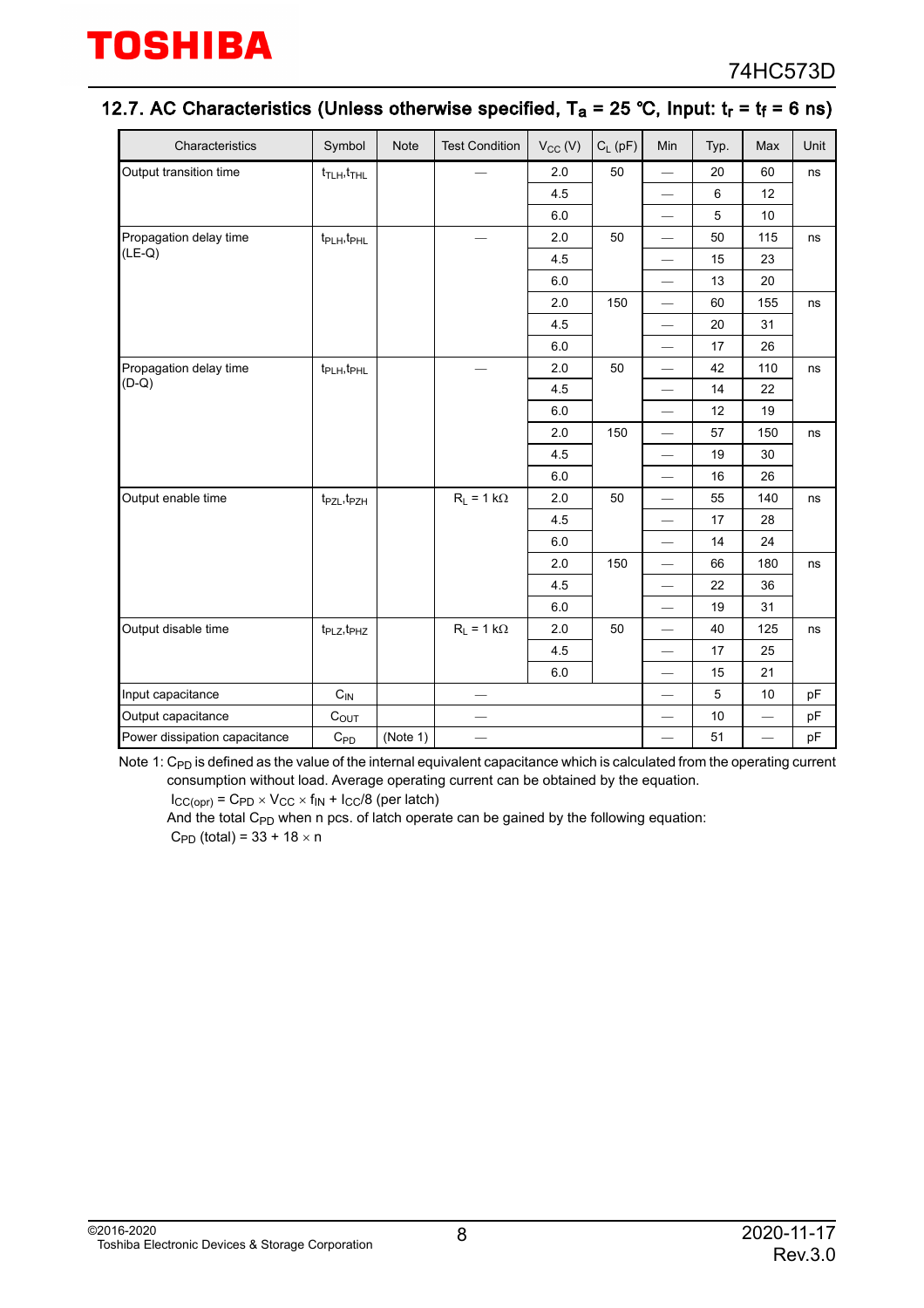#### 12.8. AC Characteristics (Unless otherwise specified, T<sub>a</sub> = -40 to 85 °C, Input: t<sub>r</sub> = t<sub>f</sub> = 6 ns)

| Characteristics        | Symbol                               | <b>Test Condition</b> | $V_{CC} (V)$ | $C_L$ (pF) | Min                             | Max | Unit |
|------------------------|--------------------------------------|-----------------------|--------------|------------|---------------------------------|-----|------|
| Output transition time | $t_{\text{TLH}}, t_{\text{THL}}$     |                       | 2.0          | 50         | $\overline{\phantom{m}}$        | 75  | ns   |
|                        |                                      |                       | 4.5          |            |                                 | 15  |      |
|                        |                                      |                       | 6.0          |            |                                 | 13  |      |
| Propagation delay time | $t_{\mathsf{PLH}}, t_{\mathsf{PHL}}$ |                       | 2.0          | 50         |                                 | 145 | ns   |
| $(LE-Q)$               |                                      |                       | 4.5          |            |                                 | 29  |      |
|                        |                                      |                       | 6.0          |            | $\overbrace{\qquad \qquad }^{}$ | 25  |      |
|                        |                                      |                       | $2.0\,$      | 150        | $\overline{\phantom{0}}$        | 195 | ns   |
|                        |                                      |                       | 4.5          |            |                                 | 39  |      |
|                        |                                      |                       | $6.0\,$      |            |                                 | 33  |      |
| Propagation delay time | t <sub>PLH</sub> , t <sub>PHL</sub>  |                       | 2.0          | 50         |                                 | 140 | ns   |
| $(D-Q)$                |                                      |                       | 4.5          |            | $\overline{\phantom{0}}$        | 28  |      |
|                        |                                      |                       | 6.0          |            | $\overline{\phantom{m}}$        | 24  |      |
|                        |                                      |                       | 2.0          | 150        |                                 | 190 | ns   |
|                        |                                      |                       | 4.5          |            |                                 | 38  |      |
|                        |                                      |                       | 6.0          |            |                                 | 32  |      |
| Output enable time     | $t_{PZL}, t_{PZH}$                   | $R_L = 1 k\Omega$     | 2.0          | 50         | $\overline{\phantom{m}}$        | 175 | ns   |
|                        |                                      |                       | 4.5          |            | $\hspace{0.1mm}-\hspace{0.1mm}$ | 35  |      |
|                        |                                      |                       | 6.0          |            | $\overline{\phantom{0}}$        | 30  |      |
|                        |                                      |                       | 2.0          | 150        | $\qquad \qquad$                 | 225 | ns   |
|                        |                                      |                       | 4.5          |            | $\overline{\phantom{0}}$        | 45  |      |
|                        |                                      |                       | 6.0          |            |                                 | 38  |      |
| Output disable time    | t <sub>PLZ</sub> , t <sub>PHZ</sub>  | $R_L = 1 k\Omega$     | 2.0          | 50         |                                 | 155 | ns   |
|                        |                                      |                       | 4.5          |            | $\overline{\phantom{m}}$        | 31  |      |
|                        |                                      |                       | 6.0          |            |                                 | 26  |      |
| Input capacitance      | $C_{IN}$                             |                       |              |            | $\overline{\phantom{0}}$        | 10  | pF   |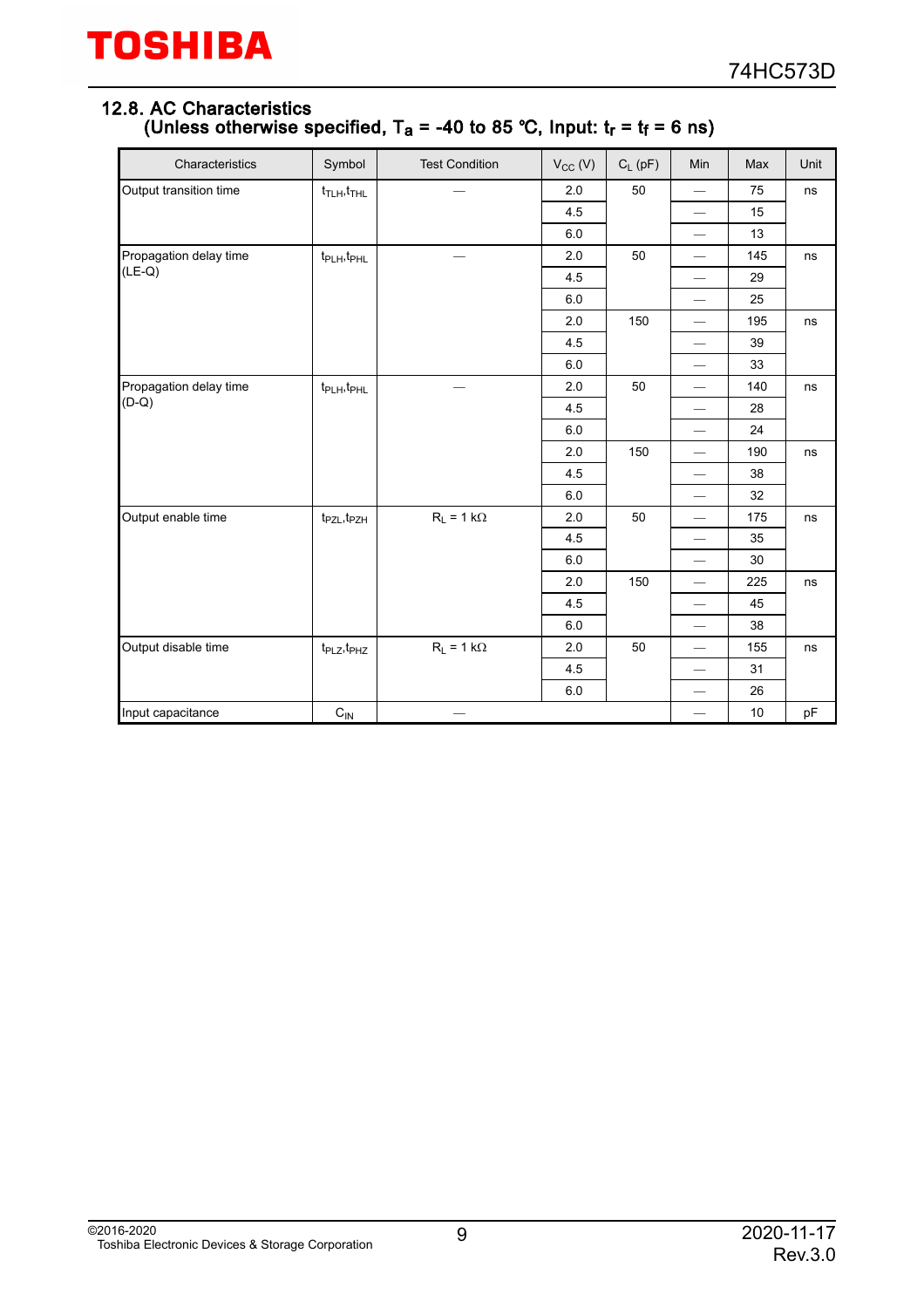#### 12.9. AC Characteristics (Note) (Unless otherwise specified, T<sub>a</sub> = -40 to 125 °C, Input: t<sub>r</sub> = t<sub>f</sub> = 6 ns)

| Characteristics                    | Symbol                               | <b>Test Condition</b> | $V_{CC} (V)$ | $C_L$ (pF) | Min                             | Max | Unit |
|------------------------------------|--------------------------------------|-----------------------|--------------|------------|---------------------------------|-----|------|
| Output transition time             | $t_{\text{TLH}}$ , $t_{\text{THL}}$  |                       | 2.0          | 50         | $\overline{\phantom{m}}$        | 85  | ns   |
|                                    |                                      |                       | 4.5          |            |                                 | 17  |      |
|                                    |                                      |                       | 6.0          |            | $\overline{\phantom{0}}$        | 15  |      |
| Propagation delay time<br>$(LE-Q)$ | $t_{\mathsf{PLH}}, t_{\mathsf{PHL}}$ |                       | 2.0          | 50         | $\overbrace{\qquad \qquad }^{}$ | 165 | ns   |
|                                    |                                      |                       | 4.5          |            |                                 | 33  |      |
|                                    |                                      |                       | 6.0          |            | $\overbrace{\qquad \qquad }^{}$ | 28  |      |
|                                    |                                      |                       | 2.0          | 150        |                                 | 222 | ns   |
|                                    |                                      |                       | 4.5          |            | $\overline{\phantom{0}}$        | 44  |      |
|                                    |                                      |                       | 6.0          |            |                                 | 38  |      |
| Propagation delay time<br>$(D-Q)$  | $t_{\mathsf{PLH}}, t_{\mathsf{PHL}}$ |                       | 2.0          | 50         | $\overline{\phantom{0}}$        | 160 | ns   |
|                                    |                                      |                       | 4.5          |            |                                 | 32  |      |
|                                    |                                      |                       | 6.0          |            | $\overline{\phantom{0}}$        | 27  |      |
|                                    |                                      |                       | 2.0          | 150        | $\overline{\phantom{0}}$        | 217 | ns   |
|                                    |                                      |                       | 4.5          |            |                                 | 43  |      |
|                                    |                                      |                       | 6.0          |            |                                 | 36  |      |
| Output enable time                 | $t_{PZL}, t_{PZH}$                   | $R_L = 1 k\Omega$     | 2.0          | 50         |                                 | 198 | ns   |
|                                    |                                      |                       | 4.5          |            | $\overline{\phantom{0}}$        | 40  |      |
|                                    |                                      |                       | 6.0          |            |                                 | 34  |      |
|                                    |                                      |                       | 2.0          | 150        |                                 | 255 | ns   |
|                                    |                                      |                       | 4.5          |            |                                 | 51  |      |
|                                    |                                      |                       | 6.0          |            |                                 | 43  |      |
| Output disable time                | $t_{PLZ}, t_{PHZ}$                   | $R_L = 1 k\Omega$     | 2.0          | 50         | $\overline{\phantom{m}}$        | 175 | ns   |
|                                    |                                      |                       | 4.5          |            |                                 | 35  |      |
|                                    |                                      |                       | 6.0          |            |                                 | 29  |      |
| Input capacitance                  | $C_{IN}$                             |                       |              |            | $\overline{\phantom{0}}$        | 10  | pF   |

Note: Operating Range spec of T<sub>opr</sub> = -40 °C to 125 °C is applicable only for the products which manufactured after July 2020.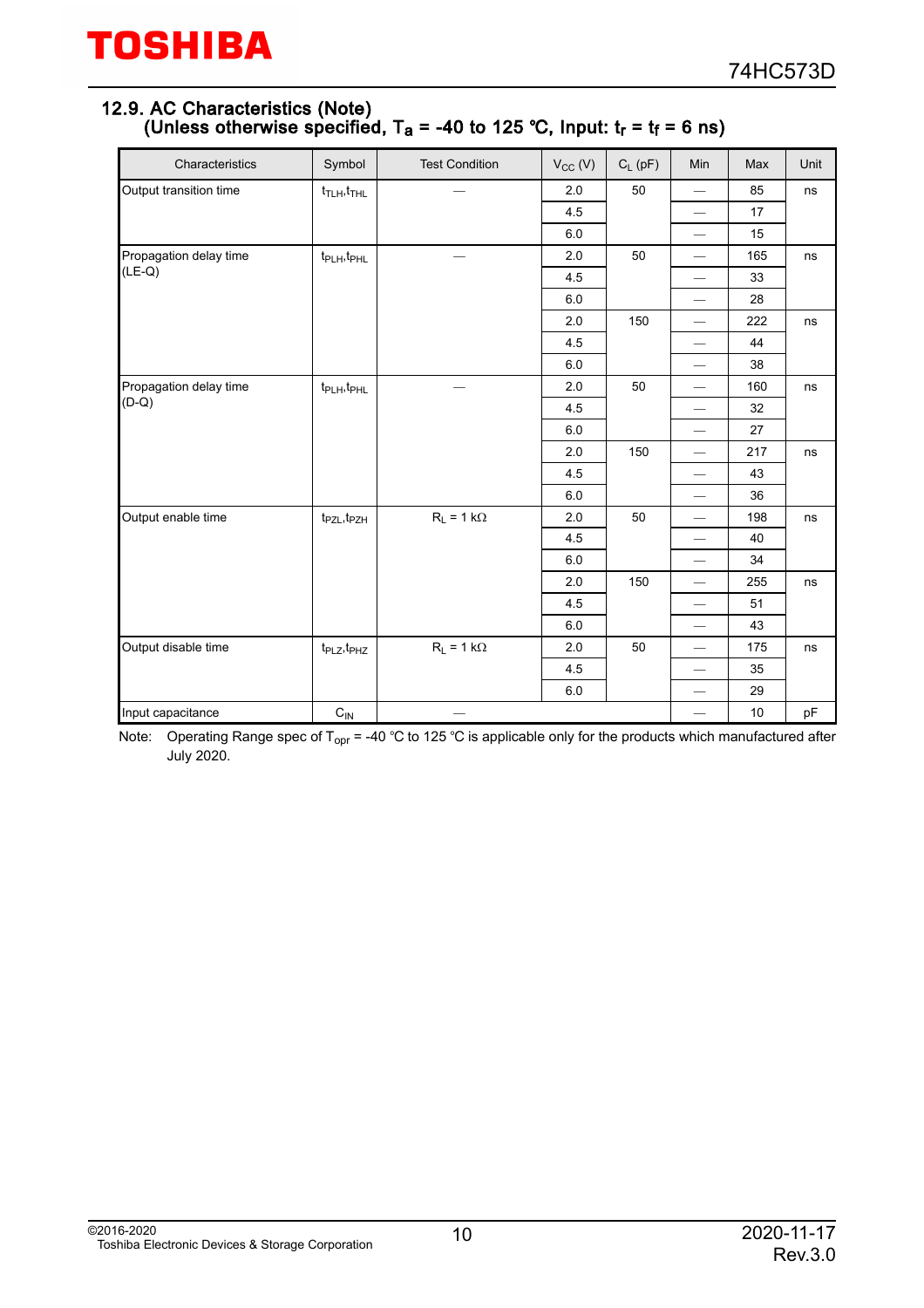

Unit: mm



Weight: 0.51 g (typ.)

Package Name(s)

Nickname: SOIC20